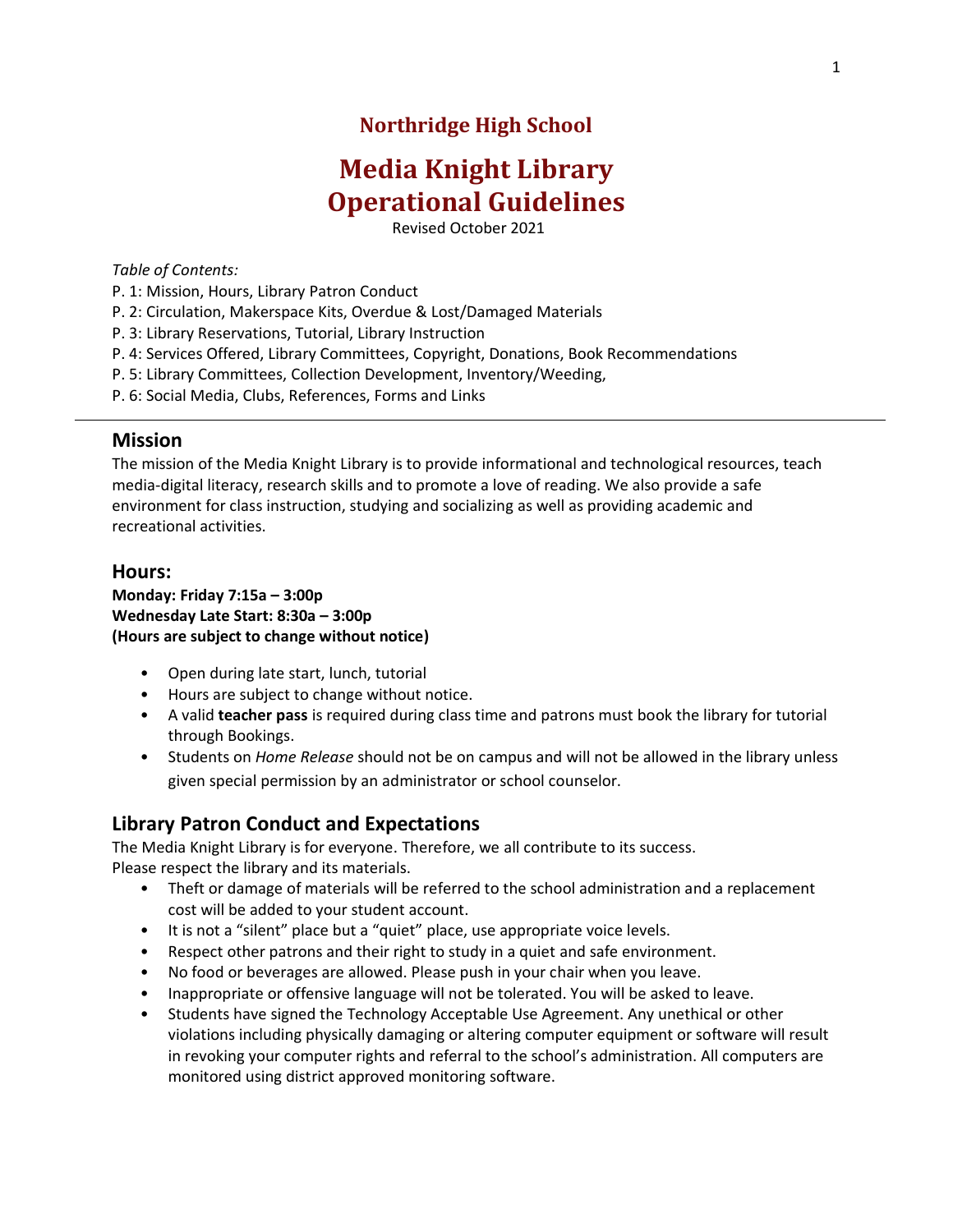#### **Circulation**

All members of the school community may search the online library catalogs on the school library or district webpage or through the mobile apps.

**Destiny Catalog-** NHS Books and eBooks

\*Student login: Email and email password \*Faculty login: Encore username & password. OR \*The SSO function (if using school WIFI)

**Sora**- eBooks and Audio books (school district catalog only)

\*Student login: student email and PIN#.

\*Faculty login: Encore username & password

A Student ID number or badge is required for checkouts at the circulation desk.

- 5 print books may be checked out for 21 days.
- Reference materials are for in-library use.
- Books may be renewed one time if there are no holds.
- **Holds** may be placed via the online Destiny Library Catalog and will expire in 10 school days.
- You will be notified of your available holds via your student e-mail account or hand delivered to students' current class based off students' schedule.
- Patrons may checkout materials only for themselves.

#### **Makerspace Kits & Materials**

Patrons are free to use any Makerspace kits and materials before and after school, and during lunch. 3D printers must be scheduled in advance.

## **Overdue Materials**

- The Media Knight Library does not charge late fines. Students are expected to return books in a timely manner.
- Overdue notices will be emailed to the student and parent/guardian (weekly).
- Extended due dates can be arranged for extenuating circumstances. Please let Mrs. Broach-Stewart know in a timely manner.

## **Lost & Damaged Materials**

- Books are marked lost 30 days after the due date.
- Any damage that results in not being able to use a book or item (including Makerspace kits or library equipment) will be assessed as a replacement cost.
- A replacement price + a \$2.00 processing fee will be added to the student's myDSD account.
- Payment may be made through myDSD or in the main office.
- If a lost book is returned within 30 days of the due date and you have paid your lost fine, you will be refunded.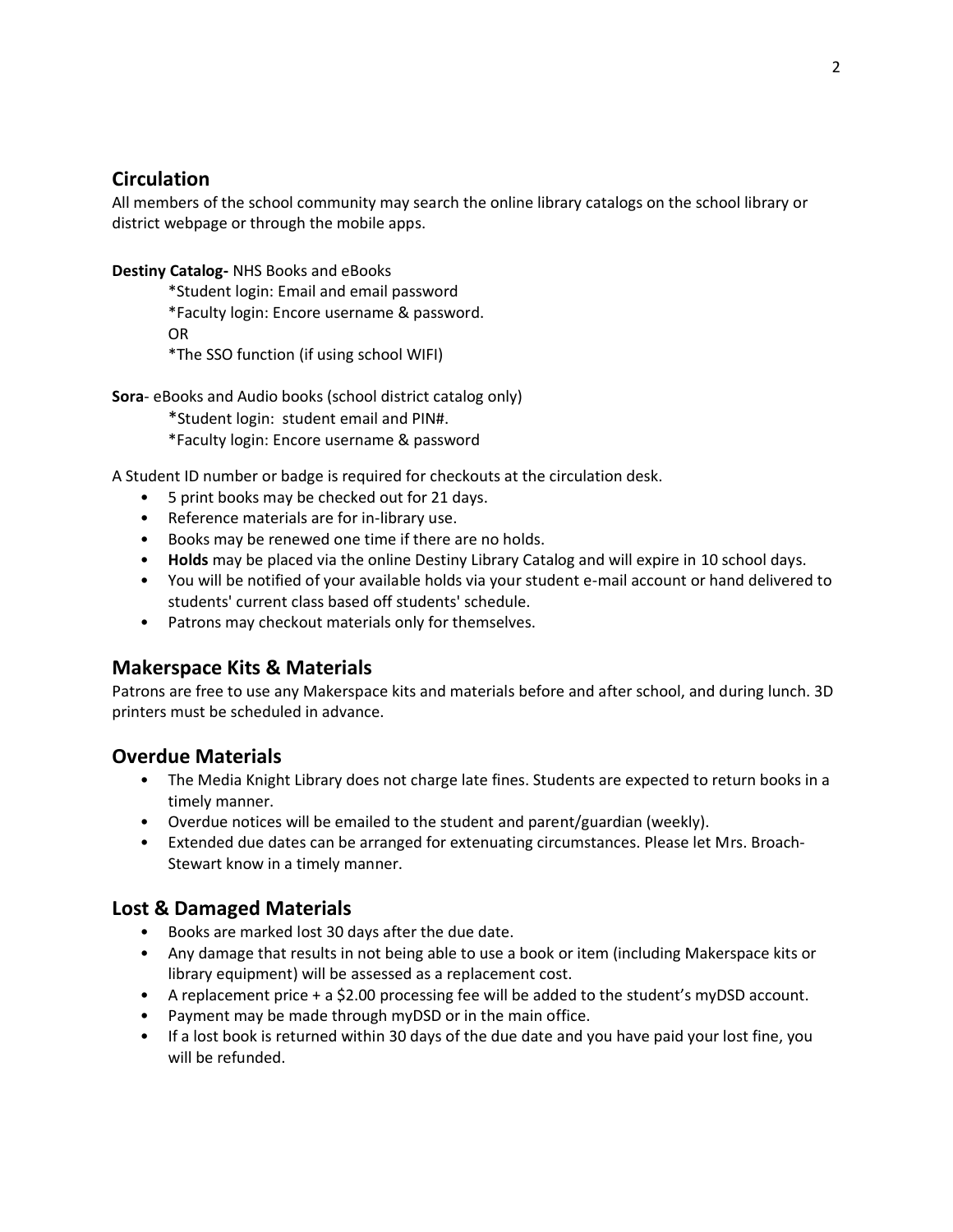• After 30 days after payment, no refunds will be given even if returned, however, students may work off their fine by reading in the library on an agreed amount of time based on the cost and time.

# **Main Library and Library Conference Room Reservations**

All reservations are made through the library media specialist who will record the reservation on the school wide library calendar. Teachers must request a reservation through TEAMS. Teachers have first preference for their classes during the school day, this included the current IVC classes that take place in the Library Conference Room. Other school or district organizations, committees, clubs, or groups may make reservations when needed.

- Social Media/Communication website use (other than school email) will result in the student being sent to a school administrator.
- No food or beverages in the library. Exceptions are made for activities in the library conference room and Directed Research classes.
- Patrons and teachers are responsible for cleanup and leaving reserved library area as you found it.

#### **Library During Tutorial**

- Students are required to book the library for tutorial on the Library Bookings page.
- Students MUST have homework/projects/group work/reading to be allowed in.
- Students must also have a grade of a C or higher in all classes.
- Only 20 students are allowed in the library.

## **Library Instruction**

The librarian is a licensed secondary educator and therefore:

- Instructs selected classes in the library or is assigned classes, and Teacher Assistants (TA's) or University Library Media Interns for the school year.
- Hosts reserved library spaces for other classes.
- Hosts community or district guests for training or activities.
- Assists other teachers in their classrooms.
- Technology training on Canvas basics, Microsoft 365 & OneDrive, various educational technology tools and curriculum integration of these tools.
- Co-teaching in these subjects but not limited to:
	- o Library Orientation
	- o Utah's Online Library
	- o Digital Citizenship
	- o Research (print and digital)
	- o Curate reading or digital resources for content areas
	- o Breakout EDU kits
	- o Book talks (Genre, subject, fiction, and non-fiction)
	- o Lessons on:
		- Copyright
		- Citations
		- Censorship/Banned Books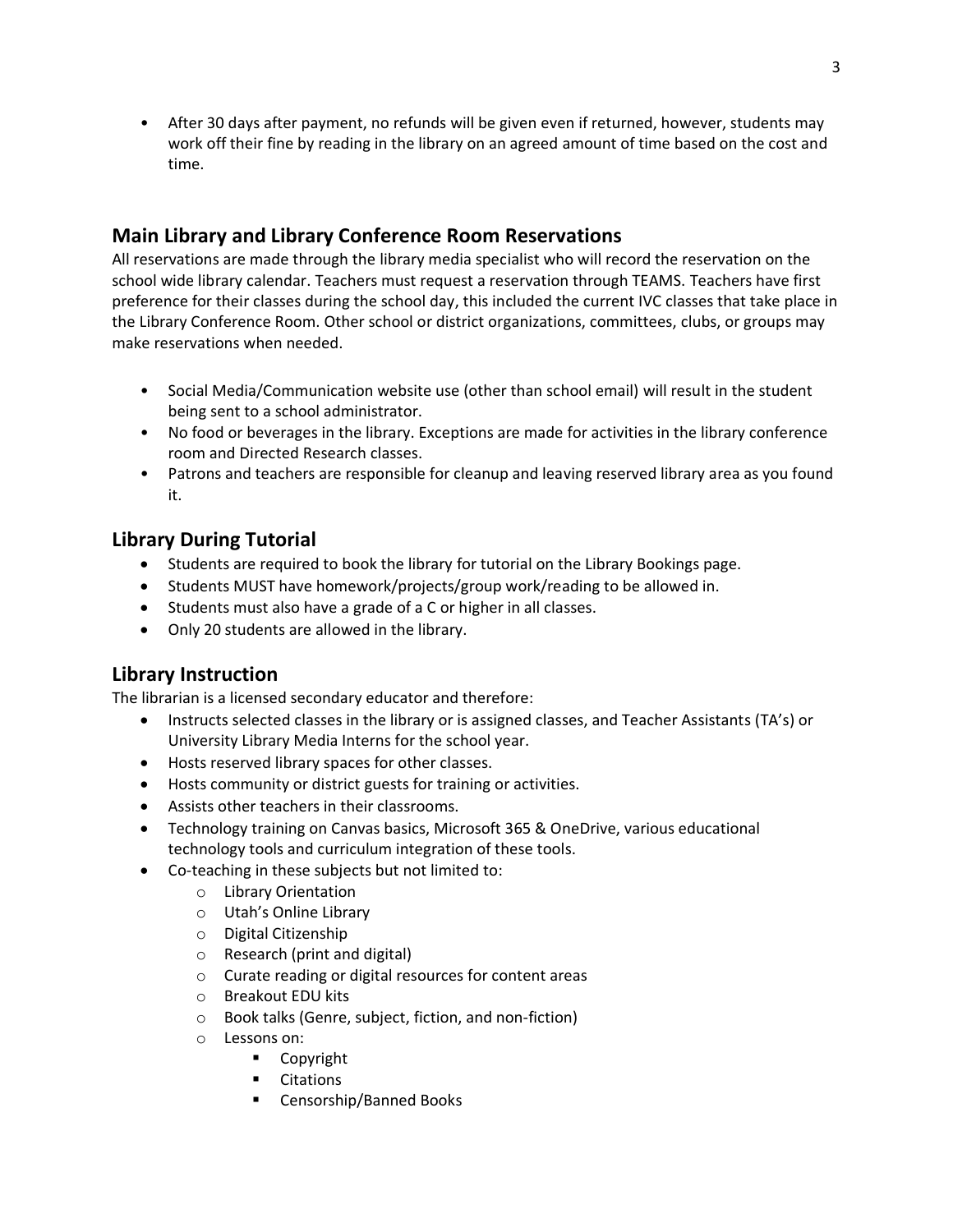- Information Literacy
- Genres, Dewey Classification

#### **Other services offered:**

- Scheduling of the Library, Library Computer Lab, and Green Screen Room by calling the main library number at 801-402-8588 or talking with the library media specialist.
- Collaboration for special guest speakers
- Student rental/check-out of TI-83 Math Calculators.
- Acquisition of recommended reading/digital materials necessary for your content area (based on longevity of use, budget availability and items remain a part of the library collection).
- Test Proctoring
- Printing

# **Copyright**

The use of all information will be in accordance with copyright law and fall within acceptable educational fair use guidelines. Academic integrity requires that proper credit be given to authors and creators of original works. This includes teacher websites, instructional materials, student assignments, the use of online images, and audio-visual materials.

Copyright Free Resources:

- Textbooks:
	- [UEN Open Educational Resources](https://www.uen.org/oer/)
- Images:
	- [Creative Commons](https://creativecommons.org/)
	- [Pixabay](https://pixabay.com/en/)

• Audio-visual materials (purchased by the district)

- eMedia
- Safari Montage

#### **Donations**

Donated materials are appreciated and accepted if they contribute to the overall purpose of the library program.

- Materials will be considered according to School District Acquisition policy.
- Monetary Donations can be made through the office.

## **Book Recommendations**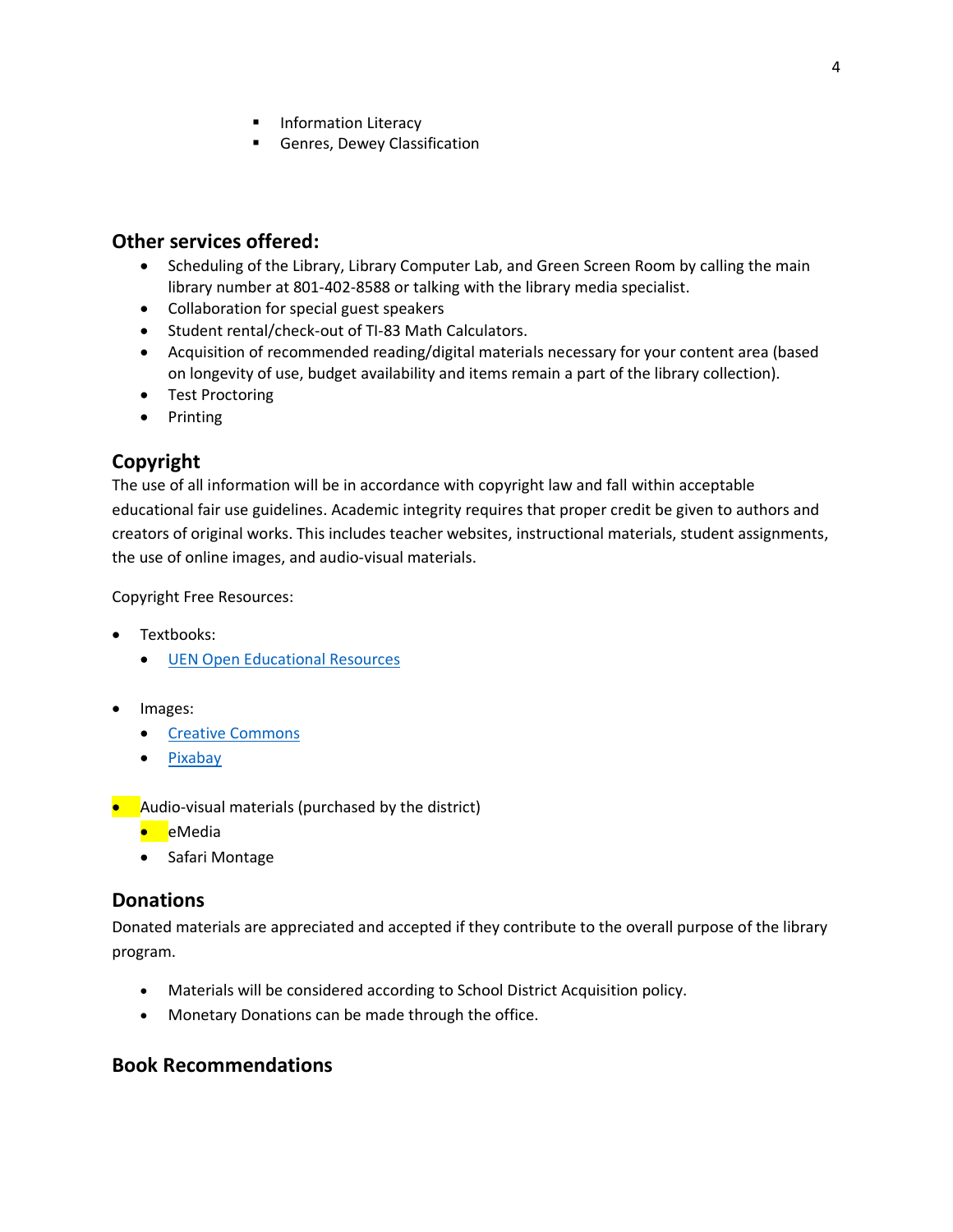Requests for purchase of recommended fiction and non-fiction materials are welcome from patrons and may be made by filling out a request form under the Catalog tab of the library website. Requests will be considered according to budget constraints and our acquisition policy.

# **Library Advisory Committee and Collection Evaluation Committee**

The Media Knight Library has in place a school-level Library Advisory committee and a Collection Evaluation Committee that consists of no less than five members. These are under the direction of the school principal and chaired by the library media teacher. Committee members represent an equitable cross-section of school community stakeholders that may include "an administrator, department chair/or grade level teacher, parent representative, and student representative where appropriate". These committees "provide input, promote library programs, and may assist in challenges to materials at the school level. (Section 8: School Library Media Centers: Guidelines and [Procedures Davis School District.](https://resources.finalsite.net/images/v1604601789/davisk12utus/lpil7pqeduw4viaf4e6j/LibraryMediaHandbook.pdf))

## **Collection Development**

#### [4I-202 Section 2 Collection Development](https://resources.finalsite.net/images/v1604602538/davisk12utus/si7y9rqfz40bdxdfzbka/4I-202SchoolLibraryMediaCenters.pdf)

The selection of library materials will be accomplished with the primary goal of supporting curriculum and a secondary goal of encouraging independent reading. Priority will be given to subject teachers assign as part of collaborative instruction.

The following considerations summarize district policy:

- Does the item support the curriculum?
- Does the item fulfill teacher & student needs?
- Does the item support technology goals? Is it available in digital form?
- Is the item relevant and current?
- Does the item encourage reading for pleasure and fit with student interest?

## **Inventory and Weeding**

Periodic evaluation of materials will be conducted to maintain an up-to-date and well-balanced collection.

- The professional staff alone is responsible for routine addition or removal of individual items.
- Inventory will take place once a year or as necessary. If an item is missing for more than a school year it is deleted and/or replaced.
- Weeded materials will be handled according to School District Policy.

# **Reconsideration of Materials**

#### [Section 3 and 4 of 4I-202 School Library Media Centers](https://resources.finalsite.net/images/v1604602538/davisk12utus/si7y9rqfz40bdxdfzbka/4I-202SchoolLibraryMediaCenters.pdf)

All challenges to materials will be first addressed at the school level and if needed at the District Level per the [Davis District Reconsideration Policies.](https://www.davis.k12.ut.us/academics/elementary/library-media)